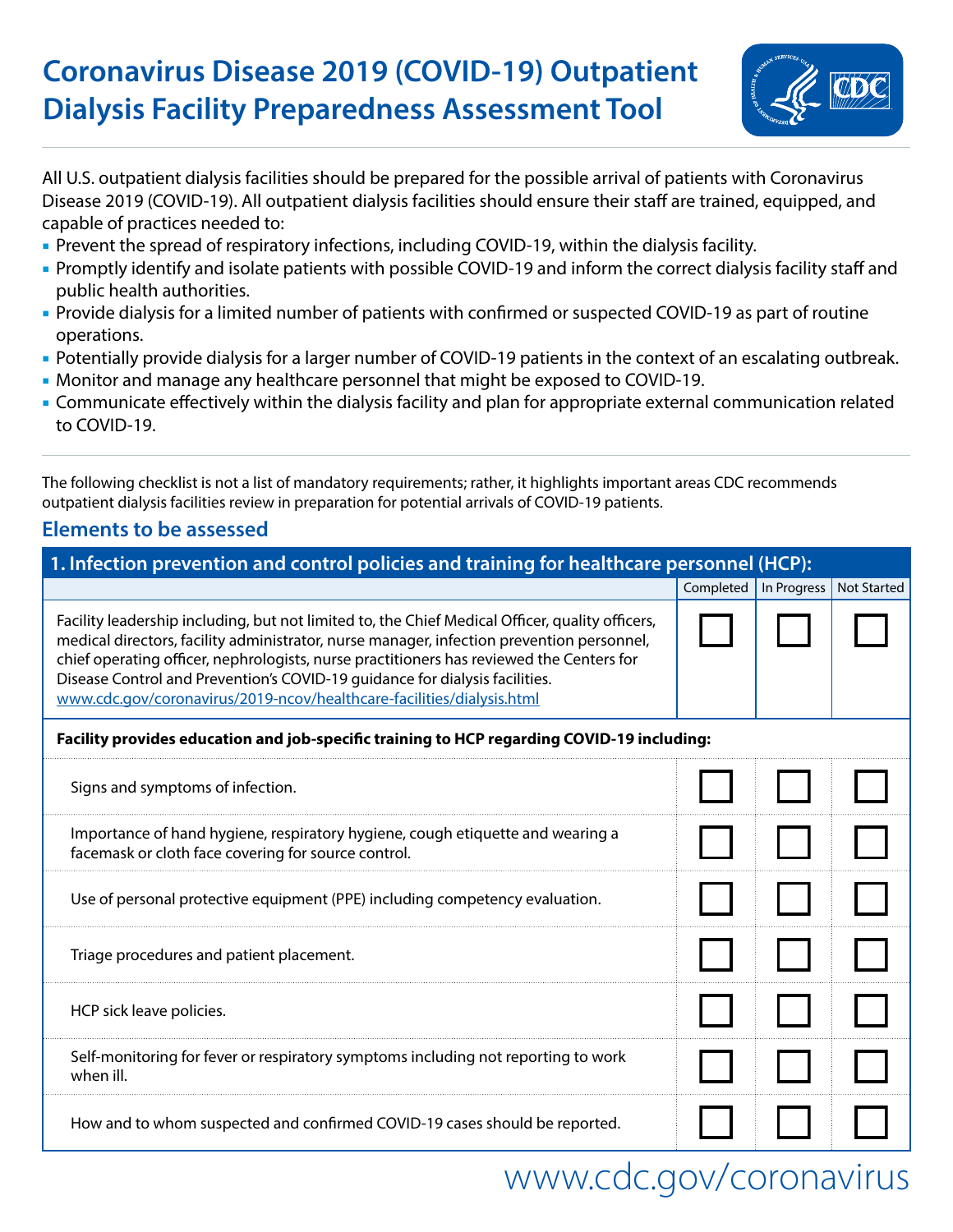| Continued Infection prevention and control policies and training for healthcare personnel (HCP):                                                                                                                                          |                                       |                                       |
|-------------------------------------------------------------------------------------------------------------------------------------------------------------------------------------------------------------------------------------------|---------------------------------------|---------------------------------------|
|                                                                                                                                                                                                                                           |                                       | Completed   In Progress   Not Started |
| Facility provides education to patients about the following:                                                                                                                                                                              |                                       |                                       |
| COVID-19 (e.g., symptoms, how it is transmitted).                                                                                                                                                                                         |                                       |                                       |
| Importance of immediately informing HCP if they feel feverish or ill.                                                                                                                                                                     |                                       |                                       |
| Actions they can take to protect themselves (e.g., hand hygiene, covering their cough,<br>maintaining social distancing and wearing a facemask or cloth face covering).                                                                   |                                       |                                       |
| Actions the facility is taking to keep them safe (e.g., visitor restrictions, changes in PPE).                                                                                                                                            |                                       |                                       |
| 2. Process for rapidly identifying and isolating patients with confirmed or suspected COVID-19:                                                                                                                                           |                                       |                                       |
| Facility has notified patients to call ahead and report fever or symptoms of respiratory<br>infection.                                                                                                                                    | Completed   In Progress   Not Started |                                       |
| Facility has a system to receive and triage phone calls from patients with symptoms of<br>fever or respiratory infection.                                                                                                                 |                                       |                                       |
| Facility has a system to screen patients at presentation to the facility for fever or<br>respiratory infection.                                                                                                                           |                                       |                                       |
| Signs are posted in triage areas (e.g., at entrance, and in waiting areas) advising patients<br>with fever or symptoms of respiratory infection to immediately notify triage personnel so<br>appropriate precautions can be put in place. |                                       |                                       |
| Cloth face coverings or facemasks are provided to all patients upon entry to the facility (if<br>they are not already wearing one) and kept on until they leave the facility.                                                             |                                       |                                       |
| Alcohol based hand sanitizer for hand hygiene is available at each entrance, in waiting<br>areas and near treatment stations.                                                                                                             |                                       |                                       |
| Facility provides tissues and no-touch receptacles for disposal of tissues in waiting rooms<br>and in dialysis treatment areas.                                                                                                           |                                       |                                       |
| Facility has space in waiting area for ill patients to sit separated from other patients by at<br>least 6 feet, or a process that allows medically stable patients to wait outside the facility.                                          |                                       |                                       |
| Facility has a process to ensure patients with confirmed or suspected COVID-19 are<br>placed in the appropriate treatment area as soon as possible to minimize time in waiting<br>areas.                                                  |                                       |                                       |
| Facility has a process in place for immediate notification of facility leadership when a<br>suspect case is identified.                                                                                                                   |                                       |                                       |
| Facility has a process to notify local or state health department of a suspect case.                                                                                                                                                      |                                       |                                       |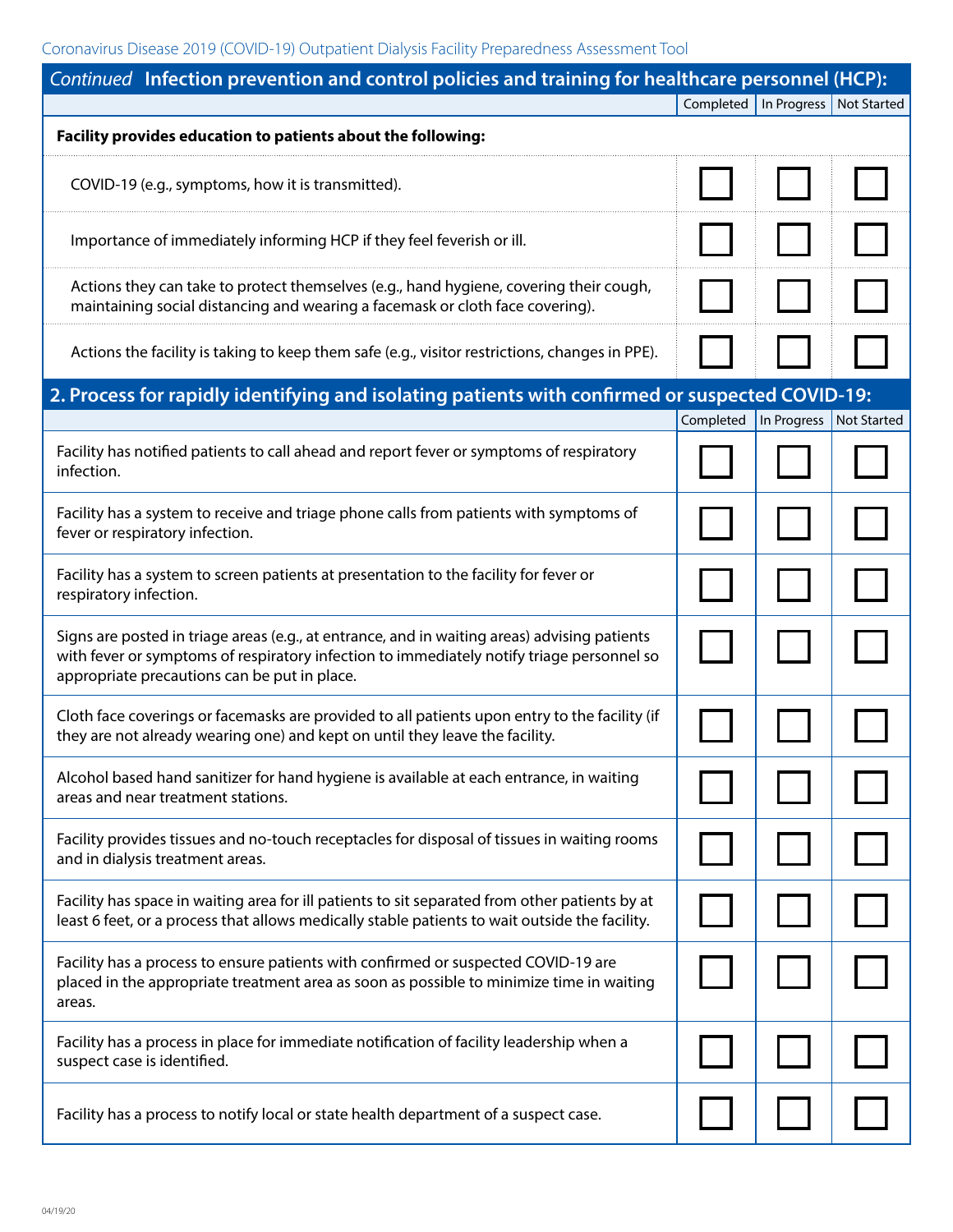### Coronavirus Disease 2019 (COVID-19) Outpatient Dialysis Facility Preparedness Assessment Tool

| 3. Patient placement:                                                                                                                                                                                                                                                                                                                                                                                                                                                      |           |             |                    |
|----------------------------------------------------------------------------------------------------------------------------------------------------------------------------------------------------------------------------------------------------------------------------------------------------------------------------------------------------------------------------------------------------------------------------------------------------------------------------|-----------|-------------|--------------------|
|                                                                                                                                                                                                                                                                                                                                                                                                                                                                            | Completed | In Progress | <b>Not Started</b> |
| Confirm the number and location of available isolation rooms (not being used for<br>hepatitis B surface antigen positive patients) in the facility.                                                                                                                                                                                                                                                                                                                        |           |             |                    |
| For patients with undiagnosed respiratory infection, facility has an isolation room (not<br>being used for hepatitis B surface antigen positive patient) to dialyze patient.                                                                                                                                                                                                                                                                                               |           |             |                    |
| If an appropriate isolation room is unavailable, facility has a designated dialysis<br>station(s) at a corner or end-of-row, away from the main flow of traffic, separated by<br>at least 6 feet from nearest patient (in all directions), to dialyze a masked symptomatic<br>patient.                                                                                                                                                                                     |           |             |                    |
| Facility maintains at least 6 feet of separation between masked patients with<br>undiagnosed respiratory illness and other patients during dialysis treatment.                                                                                                                                                                                                                                                                                                             |           |             |                    |
| For patients with suspected or diagnosed COVID-19, facility has a plan to dialyze<br>patients in the facility. The same strategies used for dialyzing patients with undiagnosed<br>respiratory infections can be used and are stated in dialysis guidelines.<br>www.cdc.gov/coronavirus/2019-ncov/healthcare-facilities/dialysis.html                                                                                                                                      |           |             |                    |
| Facility has a plan for cohorting patients and HCP if they are dialyzing multiple patients<br>with suspected or confirmed COVID-19 [e.g., in the same section of the unit and/or on<br>the same shift - consider the last shift of the day]. If diagnosis is known, patients with<br>different respiratory infection diagnoses should not be cohorted.                                                                                                                     |           |             |                    |
| Facility has plans to minimize the number of HCP who enter the isolation dialysis room<br>(or isolation station) (e.g., having dedicated HCP to care for patients with suspected or<br>confirmed COVID-19).                                                                                                                                                                                                                                                                |           |             |                    |
| <b>4. Transmission-Based Precautions:</b>                                                                                                                                                                                                                                                                                                                                                                                                                                  |           |             |                    |
|                                                                                                                                                                                                                                                                                                                                                                                                                                                                            | Completed | In Progress | <b>Not Started</b> |
| Facility has a procedure for assessing supply (inventory) of personal protective<br>equipment (PPE) and other infection prevention and control supplies (e.g., hand hygiene<br>supplies).                                                                                                                                                                                                                                                                                  |           |             |                    |
| Facility has a contingency plan to optimize PPE use during shortages.                                                                                                                                                                                                                                                                                                                                                                                                      |           |             |                    |
| Facility is providing all staff with face covering or face masks that are to be worn at all<br>times while in the facility. Cloth face coverings should NOT be worn instead of a<br>respirator or facemask if more than source control is required.                                                                                                                                                                                                                        |           |             |                    |
| HCP wear the following PPE when caring for patients with suspected or confirmed<br>COVID-19 unless the suspected diagnosis requires Airborne Precautions (e.g.,<br>tuberculosis):<br><b>Gloves</b><br><b>I</b> solation gown<br>• Eye protection (e.g., goggles or face shield)<br>An N-95 or higher-level respirator is preferred, if available and the facility has a<br>respiratory protection program with fit-tested HCP; facemasks are an acceptable<br>alternative. |           |             |                    |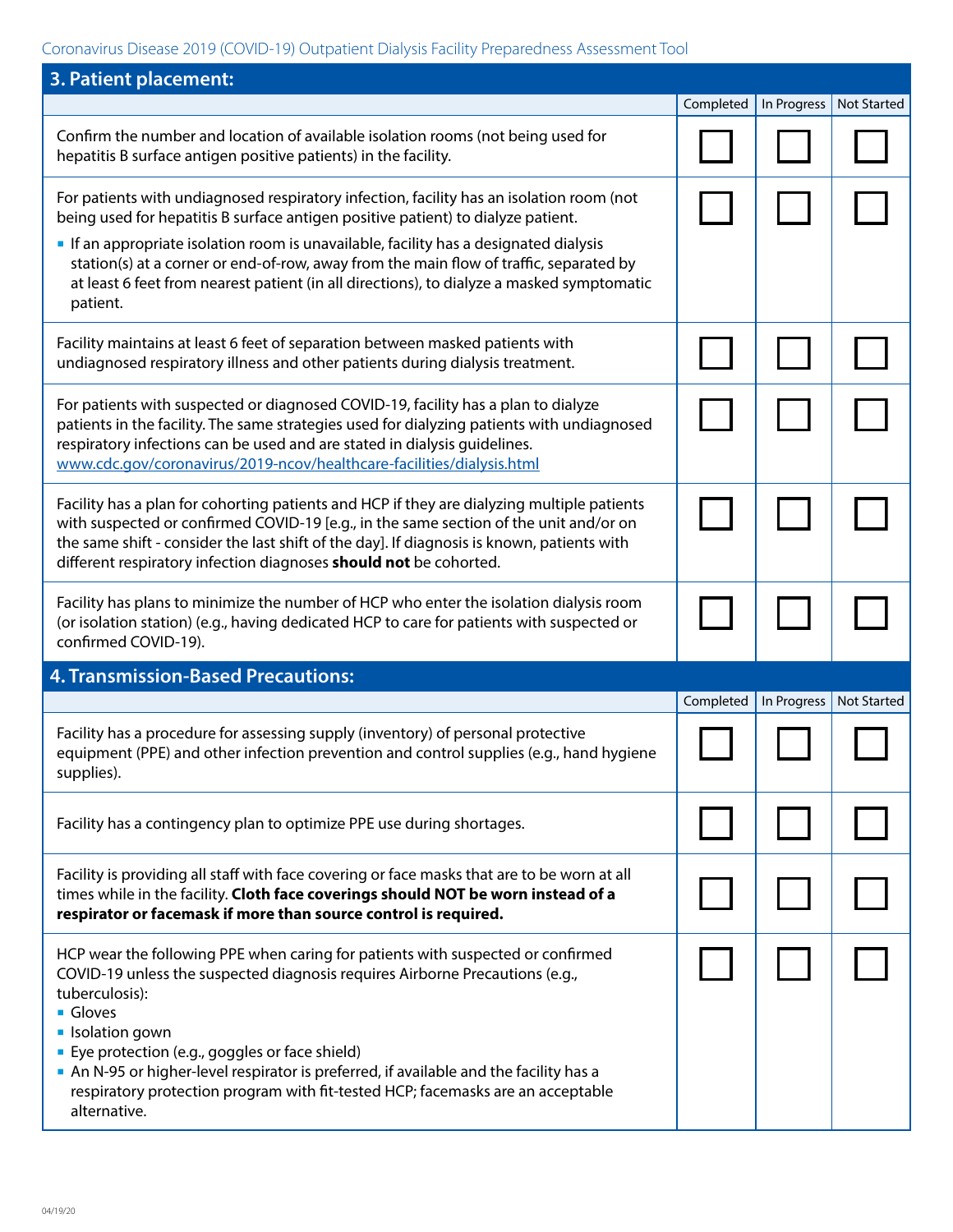### Coronavirus Disease 2019 (COVID-19) Outpatient Dialysis Facility Preparedness Assessment Tool

| <b>Continued Transmission-Based Precautions:</b>                                                                                                                                                                                                                                                                                                     |           |                         |                    |
|------------------------------------------------------------------------------------------------------------------------------------------------------------------------------------------------------------------------------------------------------------------------------------------------------------------------------------------------------|-----------|-------------------------|--------------------|
|                                                                                                                                                                                                                                                                                                                                                      | Completed | In Progress             | Not Started        |
| HCP receive appropriate training, including "just in time" training on selection and proper<br>use of (including putting on and removing) PPE, with a required demonstration of<br>competency.                                                                                                                                                       |           |                         |                    |
| Facility has a process for auditing HCP adherence to recommended PPE use.                                                                                                                                                                                                                                                                            |           |                         |                    |
| 5. Movement of patients with confirmed or suspected COVID-19 within the dialysis facility                                                                                                                                                                                                                                                            |           |                         |                    |
|                                                                                                                                                                                                                                                                                                                                                      |           | Completed   In Progress | <b>Not Started</b> |
| Patient movement outside of the isolation room (isolation station) will be limited to<br>essential purposes.                                                                                                                                                                                                                                         |           |                         |                    |
| Patient will be asked to wear a facemask or face covering during their time in the dialysis<br>facility.                                                                                                                                                                                                                                             |           |                         |                    |
| 6. Hand hygiene (HH):                                                                                                                                                                                                                                                                                                                                |           |                         |                    |
|                                                                                                                                                                                                                                                                                                                                                      | Completed | In Progress             | <b>Not Started</b> |
| HH supplies including alcohol-based hand sanitizer are readily accessible in patient care<br>areas, including areas where HCP put on and remove PPE.                                                                                                                                                                                                 |           |                         |                    |
| Facility has a process for auditing HCP adherence to recommended hand hygiene<br>practices.                                                                                                                                                                                                                                                          |           |                         |                    |
| 7. Environmental Cleaning:                                                                                                                                                                                                                                                                                                                           |           |                         |                    |
|                                                                                                                                                                                                                                                                                                                                                      | Completed | In Progress             | <b>Not Started</b> |
| Facility has a plan to ensure proper cleaning and disinfection of environmental surfaces<br>and equipment in the patient isolation room or station.                                                                                                                                                                                                  |           |                         |                    |
| All HCP with cleaning responsibilities understand the instructions for use and contact<br>time for selected products.                                                                                                                                                                                                                                |           |                         |                    |
| Facility has a process to ensure shared or non-dedicated equipment is cleaned and<br>disinfected after use and according to manufacturer's recommendations.                                                                                                                                                                                          |           |                         |                    |
| Facility uses an EPA-registered hospital-grade disinfectant on hard non-porous surfaces.<br>Refer to List N (www.epa.gov/pesticide-registration/list-n-disinfectants-use-against-sars-<br>cov-2) on the EPA website for EPA-registered disinfectants that have qualified under EPA's<br>emerging viral pathogens program for use against SARS-CoV-2. |           |                         |                    |
| • When using products from List N, facilities should ensure the products also have a<br>bloodborne pathogen claim (e.g., hepatitis B, HIV)                                                                                                                                                                                                           |           |                         |                    |